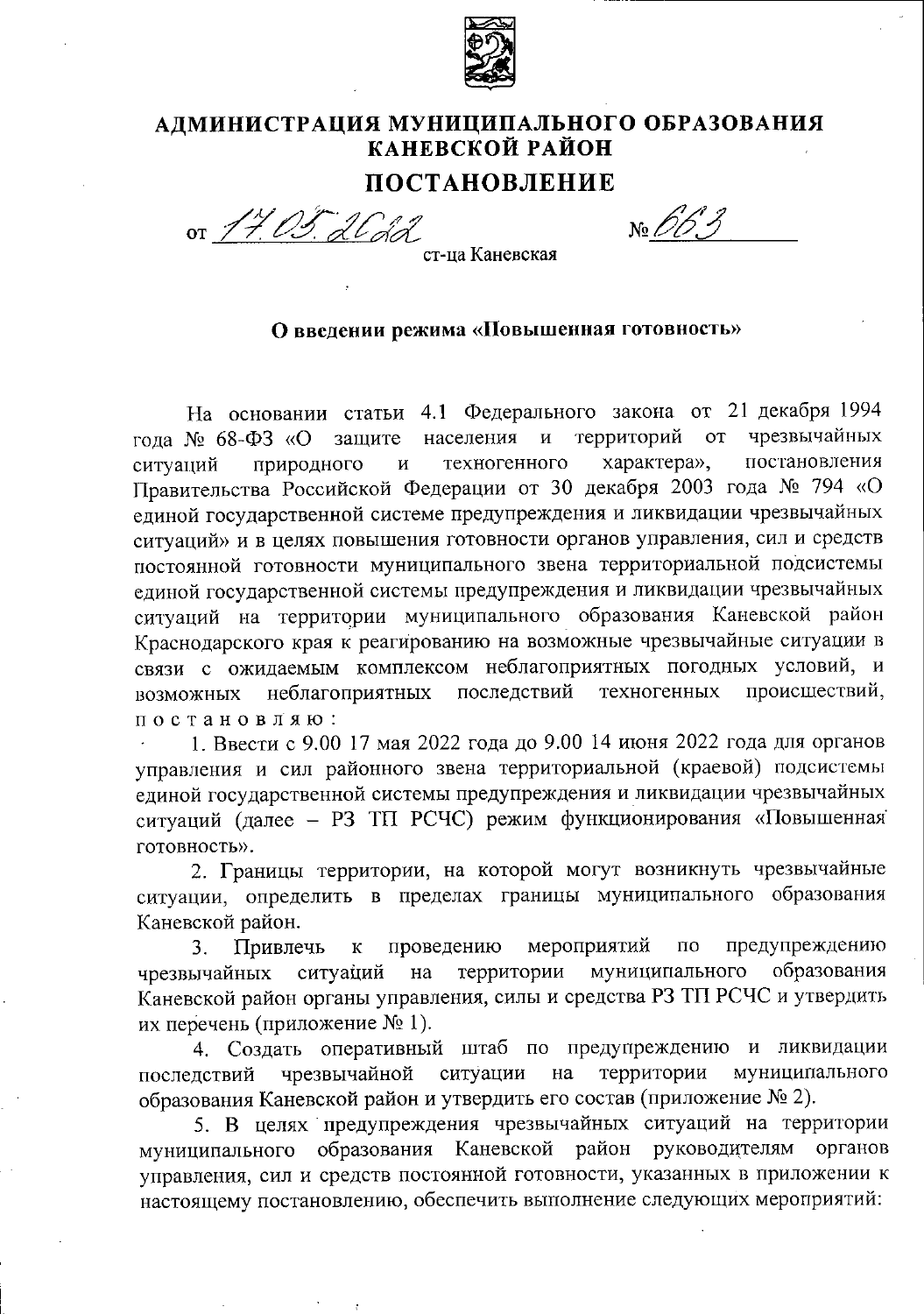5.1. Организовать дежурство должностных лиц органов управления;

5.2. Обеспечить непрерывный сбор, обработку и передачу органам управления и силам РЗ ТП РСЧС данных о прогнозируемых чрезвычайных ситуациях;

аварийно-спасательных служб готовность **Обеспечить**  $5.3.$ (формирований) и аварийных бригад к действиям по предназначению;

5.4. Проверить наличие запасов материально-технических средств для ликвидации аварий на объектах системы жизнеобеспечения;

5.5. Обеспечить постоянную готовность к использованию систем оповещения населения об угрозе или возникновении чрезвычайных ситуаций;

5.6. Обеспечить постоянный контроль состояния пожарной безопасности на подведомственной территории;

5.7. Обеспечить постоянный контроль паводковой ситуации на реках, в том числе посредством выставления дополнительных постов визуального наблюдения;

оповещение информирование  $\mathbf{M}$ своевременное Организовать  $5.8.$ населения о возможных угрозах и складывающейся обстановке, а также о принимаемых мерах по обеспечению безопасности населения;

временного ПУНКТОВ стационарных готовность 5.9. Обеспечить размещения населения и транспортных средств для проведения эвакуации;

5.10. При неблагоприятных погодных явлениях, повышении уровня воды в водных объектах муниципального образования до критических отметок, подтоплениях, техногенных происшествиях, повреждениях транспортной и обеспечить реализацию всего инфраструктуры, жилищно-коммунальной комплекса мероприятий по защите населения и территории муниципального образования Каневской район от чрезвычайных ситуаций.

6. Комиссии по чрезвычайным ситуациям и обеспечению пожарной безопасности администрации муниципального образования Каневской район в случае развития возможной чрезвычайной ситуации принять меры для населения, немедленно пострадавшего жизнеобеспечения организации организовать проведение аварийно-спасательных и других неотложных работ по восстановлению нормальной жизнедеятельности.

7. ЕДДС муниципального образования Каневской район (Семёнов) обеспечить постоянный сбор информации о состоянии окружающей природной информировать комиссию **TIO** своевременно происшествиях, среды, безопасности пожарной обеспечению чрезвычайным ситуациям  $\overline{\mathbf{M}}$ администрации муниципального образования Каневской район о возможном ухудшении метеорологической обстановки.

8. Отделу по связям со СМИ и общественностью администрации муниципального образования Каневской район (Игнатенко):

8.1. Во взаимодействии с отделом по делам ГО и ЧС (Багаев) организовать информирование населения о складывающейся обстановке на территории Каневского района, готовить для публикации в средствах массовой информации информацию о принимаемых решениях и мерах по обеспечению безопасности на территории Каневского района.

 $\overline{2}$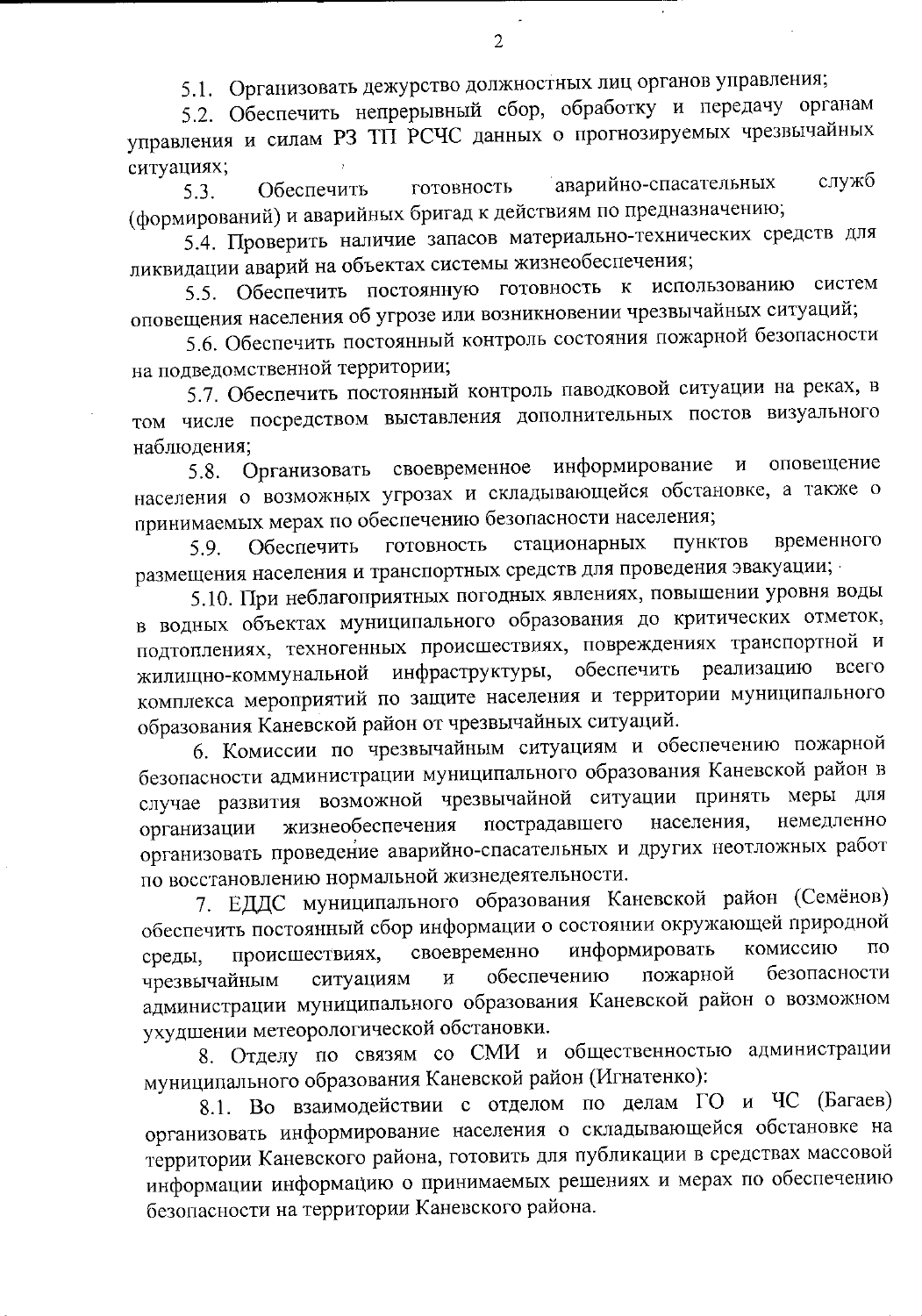8.2. Обеспечить размещение настоящего постановления на официальном сайте муниципального образования Каневской район в информационнотелекоммуникационной сети «Интернет».

9. Контроль за выполнением настоящего постановления оставляю за собой.

10. Постановление вступает в силу со дня его подписания.

Заместитель главы муниципального образования Каневской район

 $\mathcal{U}$ 

И.А. Луценко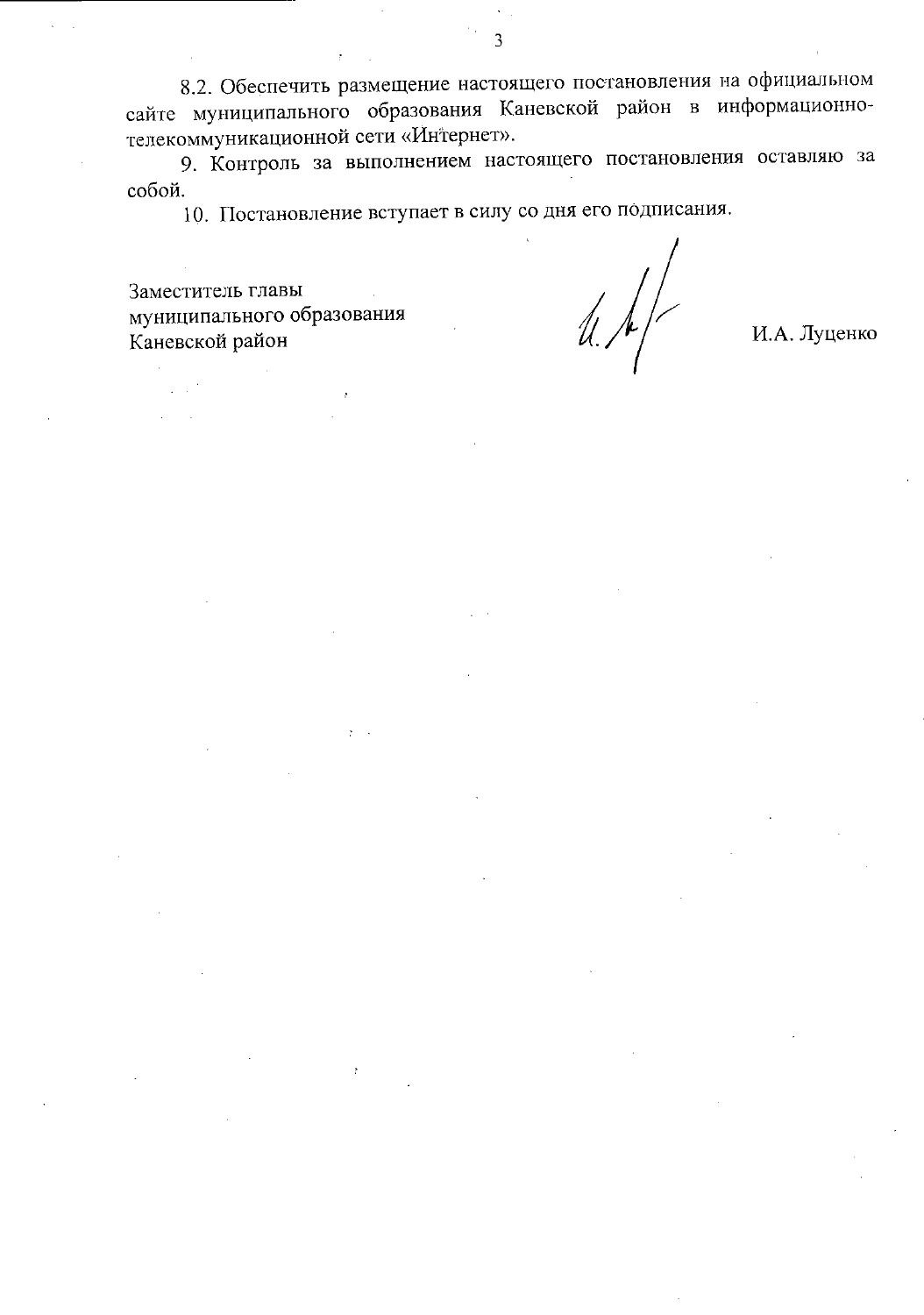### ПРИЛОЖЕНИЕ №1

# **УТВЕРЖДЕН** постановлением администрации муниципального образования

Каневской район, OT 17 052088 663

### **ПЕРЕЧЕНЬ**

сил и средств постоянной готовности муниципального звена территориальной подсистемы единой государственной системы предупреждения и ликвидации чрезвычайных ситуаций на территории муниципального образования Каневской район Краснодарского края, предназначенных для предупреждения и ликвидации чрезвычайных ситуаций природного и техногенного характера на территории Каневского района

с 9.00 17 мая 2022 года до 9.00 14 июня 2022 года

| $\mathbf{N}$ <sup>o</sup> | Организации                                                   |
|---------------------------|---------------------------------------------------------------|
| $\pi/\pi$                 |                                                               |
| 1.                        | Метеорологическая станция «Каневская» Краснодарского краевого |
|                           | центра по гидрометеорологии и мониторингу окружающей среды    |
| 2.                        | Обособленное рабочее место Тимашевского филиала ФГУЗ «Центр   |
|                           | гигиены и эпидемиологии в Краснодарском крае»                 |
| 3.                        | ГБУ «Каневская зональная ветеринарная лаборатория»            |
| 4.                        | МКУ «Спасатель»                                               |
| 5.                        | 22 ПСО ФПС ГПС МЧС России по Краснодарскому краю              |
| 6.                        | Отдел МВД России по Каневскому району                         |
| 7.                        | ГБУЗ «Каневская ЦРБ» МЗ КК                                    |
| 8.                        | филиал №16 «Газпром газораспределение Краснодар»              |
| 9.                        | Каневской район электрических сетей филиала ПАО «Россети      |
|                           | Кубань» Тимашевские электрические сети                        |
| 10.                       | ООО «Кубаньтрансэнерго»                                       |
| 11.                       | АО «Каневскагропромэнерго»                                    |
| 12.                       | ОАО «Водопровод»                                              |
| 13.                       | ОАО «Очистные сооружения канализации (ОСК)»                   |
| 14.                       | МУП «Каневские тепловые сети»                                 |
| 15.                       | ООО «Новодеревянковский водозабор»                            |
| 16.                       | МУП Новоминского СП «Благоустройство»                         |
| 17.                       | МУП Привольненского СП «Благоустройство»                      |
| 18.                       | МУП Челбасского СП «Родник»                                   |
| 19.                       | ОАО «Жилищно-коммунальные услуги»                             |
| 20.                       | МУП Стародеревянковского СП «Озеленение»                      |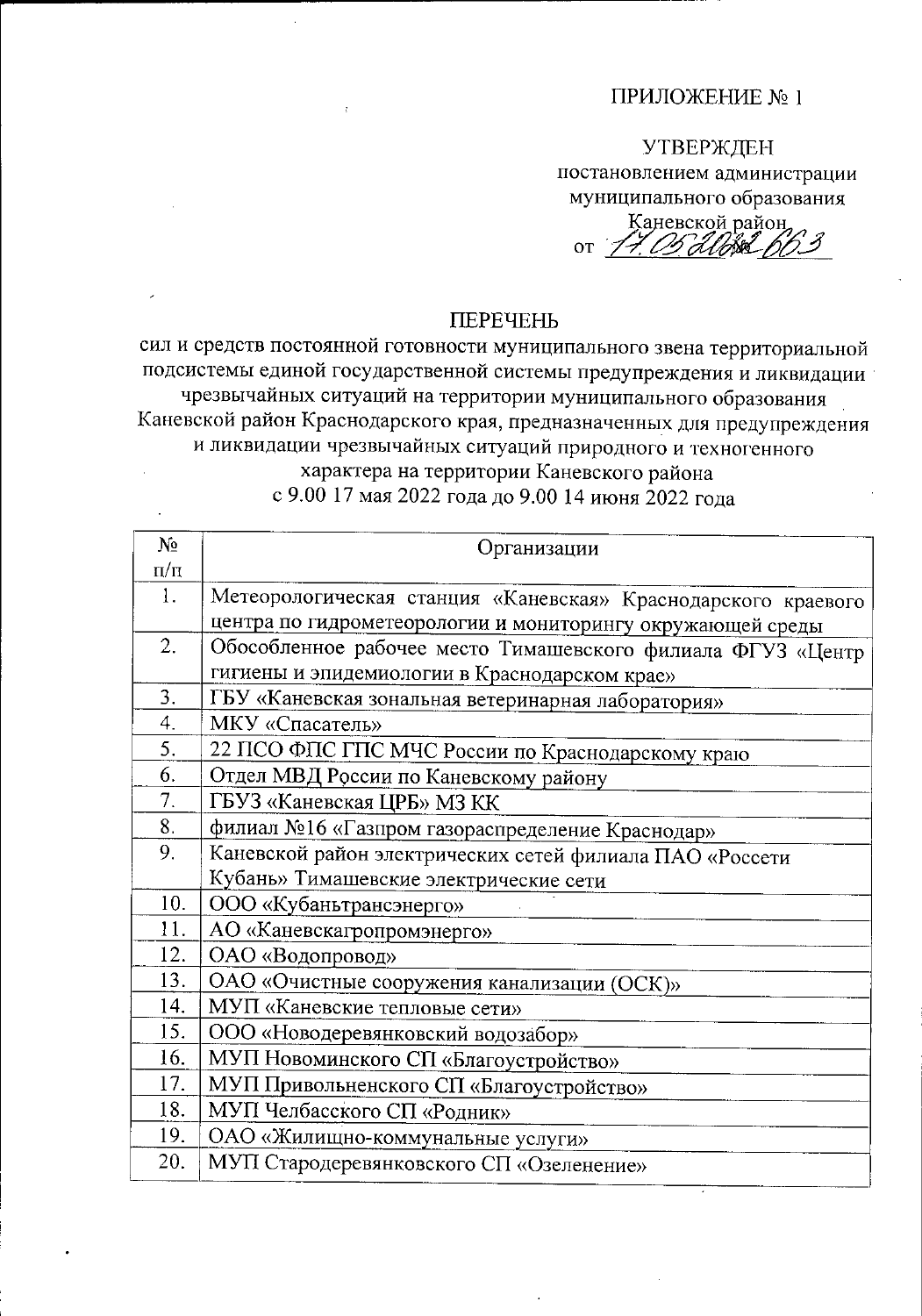| 21. | МУП «Чистая станица»                                                                                        |
|-----|-------------------------------------------------------------------------------------------------------------|
| 22. | ОАО «Ремонтно-эксплуатационное управление»                                                                  |
| 23. | НАО «Каневское ДРСУ»                                                                                        |
| 24. | ЛТЦ Каневской район МЦТЭТ г. Тимашевск Краснодарского<br>филиала ОАО «Ростелеком»                           |
| 25. | МКУ «Центр обеспечения деятельности образовательных<br>учреждений управления образования Каневского района» |
| 26. | Управление строительства администрации муниципального<br>образования Каневской район                        |
| 27. | Управление сельского хозяйства и продовольствия администрации<br>муниципального образования Каневской район |

Начальник отдела по делам ГО и ЧС администрации муниципального образования Каневской район

 $\frac{1}{2}$ 

С.Ю. Багаев